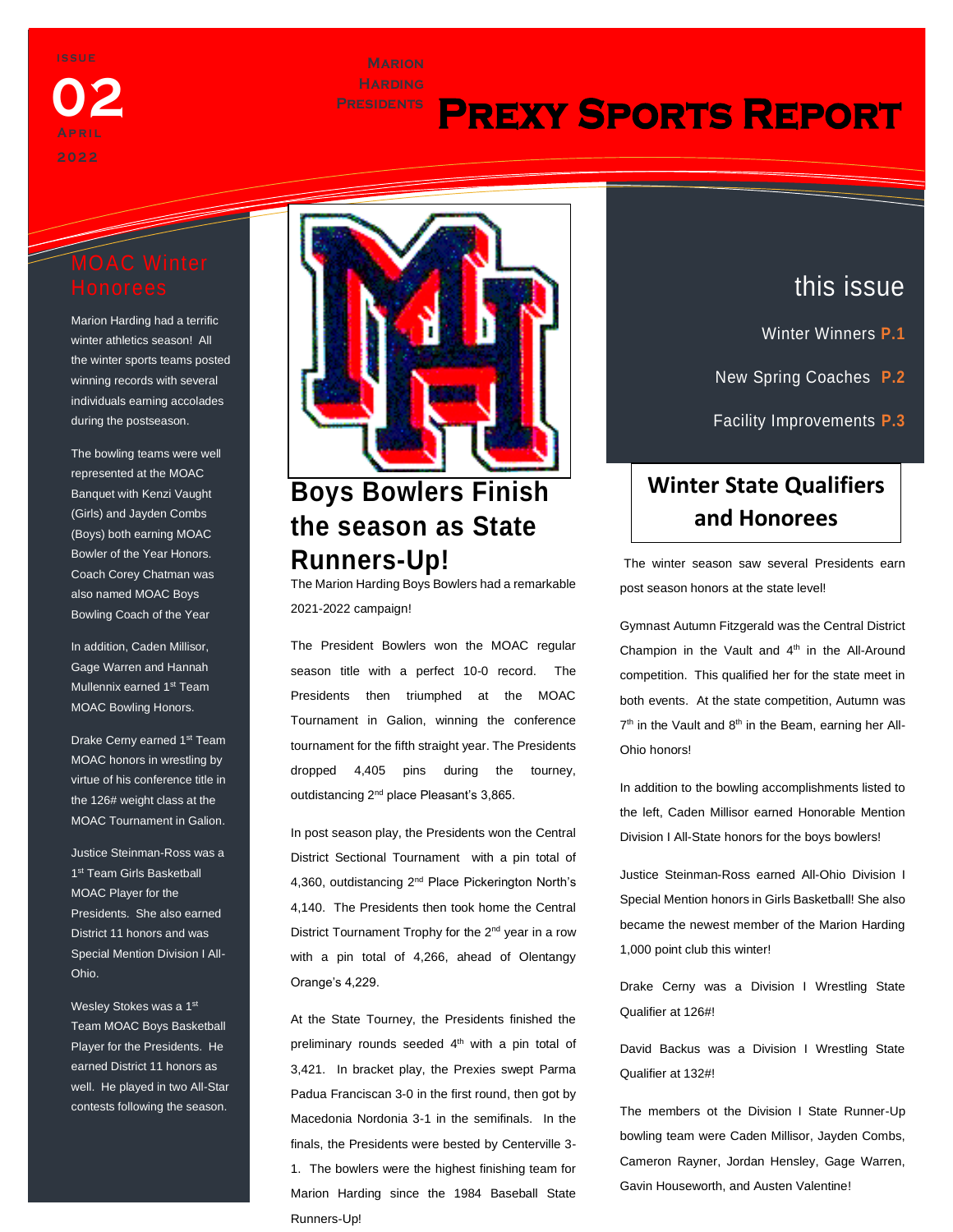## **Softball Field Receives Upgrades**

The Varsity Softball Field has received a few upgrades in the offseason!

First, the field received new drainage tile which will help the field to shed water during the soggy spring weather in Marion.

The new tile extends from the infield, through the outfield and into a main drainage line which empties into Graves creek beyond the outfield fence. This should help to keep games on as scheduled, and to help footing in the outfield grass.

In addition, the outfield fence has been replaced with a new six foot fence, which is a safer height for players running after fly balls. This fence will also have a new red fence topping, similar to what we have at the baseball field and stadium in town.

And, the Marion Harding Athletic Boosters have purchased a new batting cage for the auxiliary gym at Harding! The cage will raise and lower automatically from the center of the gymnasium.



Coach Brett McCrery is taking over the reigns of the President Softball program this spring. He is returning to the diamond after coaching baseball for 20 years, including 8 years as varsity head coach up until 2018.

He is also the department chair of the history department at Marion Harding, where he has been a teacher for 23 years.

Coach McCrery states that he feels "our staff has a lot to offer the girls, and that we can move the program in a positive direction". He also says "the offseason workouts have been super, and the girls have given us a great deal of energy!" and that "It has been fun to come to work!"

The softball staff at HHS will include varsity assistant Joey Biederman, and JV coaches Taylor Hancock and Aspen Backus.



# New Spring Coaches for 2022

#### **Dustin Ellis is taking over the Boys Tennis Program, and Brett McCrery is the new softball boss.**

Dustin Ellis is taking over the Boys Tennis program after serving as the varsity assistant for the past four seasons.

Coach Ellis states that "we are hoping to continue to improve and to have a chance at the MOAC title this year…and sustain the great atmosphere we have had at practice the last four years with Coach Geyer"

Dustin teaches Calculus and Global Logistics at Marion Harding High School.

He will be assisted this spring by Harding Physical Education teacher Don Worstell.

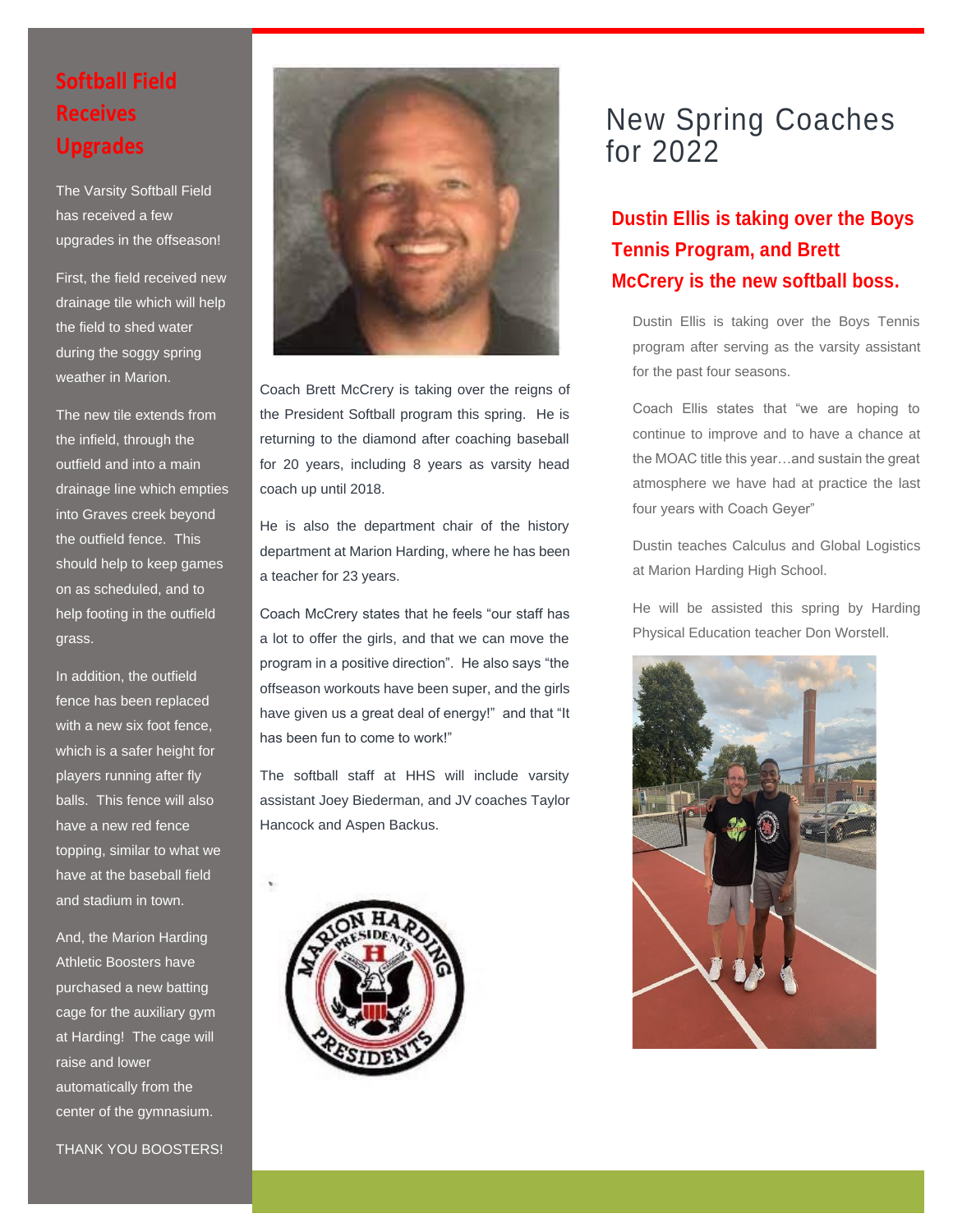

# Summer/Fall Facility Improvements

We have been busy upgrading multiple athletic facilities this summer and fall both at Harding High School and Grant Middle School.

A great deal of work has been completed at the historic Harding Stadium. Built in 1935, it is celebrating its 86th year of service to the Marion City Schools and Marion Community.

This summer, all the electrical wires have been moved underground, new lights were installed, a new shot put area was created, and new pathways were constructed from the ticket gates.

We also completed the addition of a 5<sup>th</sup> tennis court to the Grant Tennis Facility. This project was completed with over 18,000 in community contributions, as well as over \$31,000 from the Harding Athletic Boosters! A court had been removed to make way for the expanded Grant cafeteria 18 years ago, so this addition makes the facility complete once again!

New fencing for the entire facility as well as a complete resurface of all five courts. The new fencing is 10' tall, 2 feet taller than the old fence.



In addition, the shot put competition area was relocated at the stadium. The area was moved to the southeast corner of the stadium There will be a total of three new pads, one for competition and two for additional practice for the athletes.

Also, at Harding High School, we have installed drainage tile under the entire softball field and will soon have a new six foot outfield fence!

We look forward to seeing everyone at our new and improved facilities this school year!

#### Fahey Athletes of the Month!

Three more Presidents have been honored this school year with Fahey Athlete of the Month Honors.

#### Wesley Stokes, <sup>a</sup>

senior on the boys basketball team, earned the honor for December 2021. Wes was a first team MOAC performer, and averaged 17.7 points per game this winter.

Autumn Fitzgerald, <sup>a</sup>

sophomore gymnast, was the Central District Champ in the Vault,and earned All-Ohio honors in the Vault by placing 7<sup>th</sup> at state. She earned the Fahey Award for March 2022

#### Caden Millisor, <sup>a</sup>

senior bowler for the Presidents, averaged a 212.05 in MOAC play, and had the season's high game of 279. He also was the high individual at the MOAC tournament with a 716 series. He earned Honorable Mention All-Ohio status with a 635 series at the state meet. Caden earned the Fahey Award for March 2022.



#### First Team MOAC Honorees

#### Boys Bowling:

Jayden Combs – MOAC Bowler of the Year Gage Warren Caden Millisor Coach of the Year: Corey Chatman Girls Bowling Kenzi Vaught – MOAC Bowler of the Year Hannah Mullennix

**Wrestling** Drake Cerny – 126# Girls Basketball Justice Steinman - Ross Boys Basketball Wesley Stokes